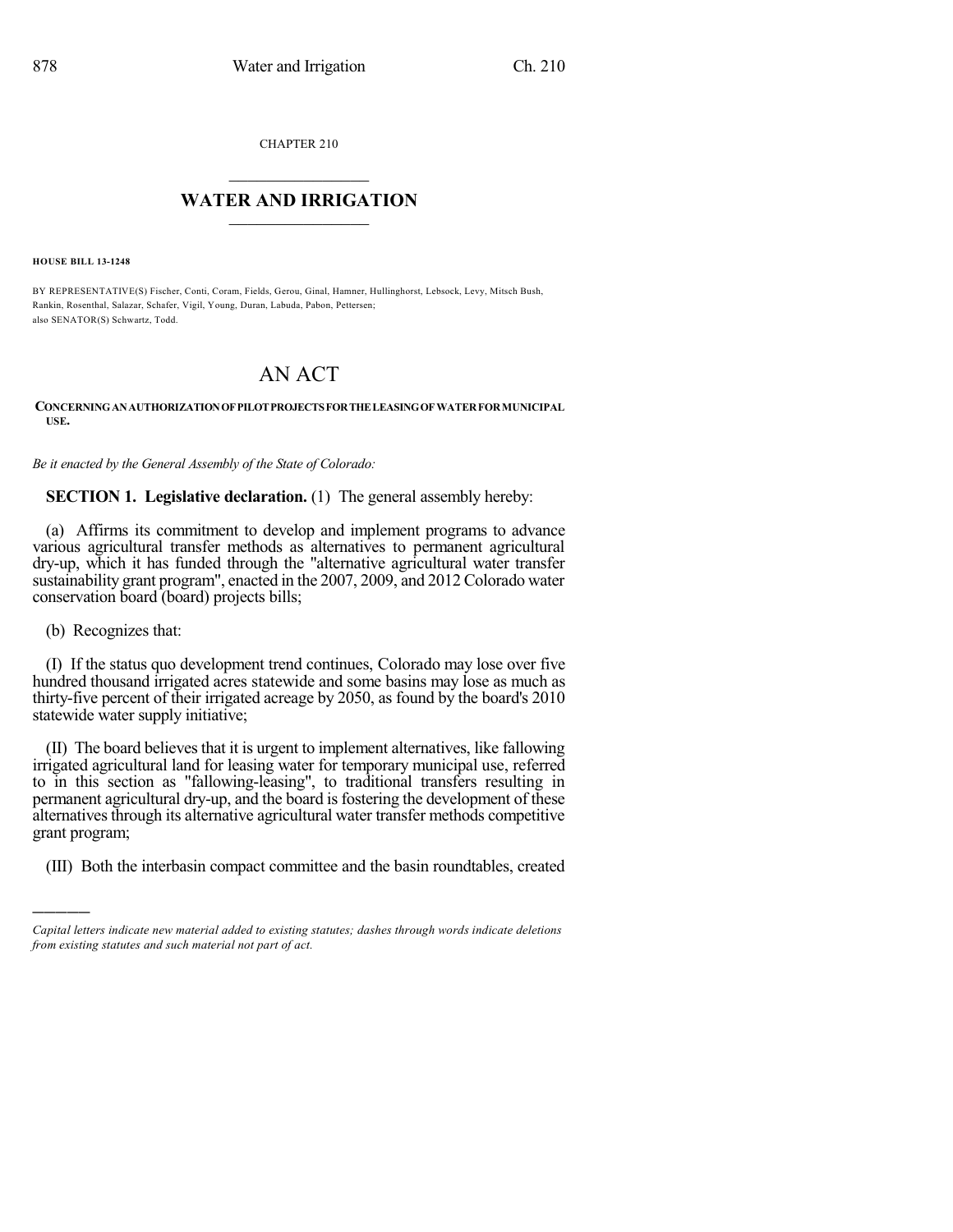in section 37-75-104, Colorado Revised Statutes, have expressed a desire to minimize permanent agricultural dry-up;

(IV) Fallowing-leasing poses hydrological issues in addition to those posed by traditional changes of water rights, and an evaluation of the hydrological issues posed may require further analysis to address questions of injury to other water rights; and

(V) The state needs to evaluate whether fallowing-leasing is a practical alternative to permanent agricultural dry-up; and

(c) Determines that:

(I) The board, which was created in section 37-60-102, Colorado Revised Statutes, "[f]or the purpose of aiding in the protection and development of the waters of the state, for the benefit of the present and future inhabitants of the state", is the appropriate agency to test the efficacy of implementing fallowing-leasing as an alternative to permanent agricultural dry-up; and

 $(II)$  It is appropriate to authorize the board, after the state engineer determines the issue of injury, to approve up to ten pilot projects to test fallowing-leasing, with each project lasting up to ten years and no more than three pilot projects to be located in any one of the major river basins, namely: The South Platte river basin; the Arkansas river basin; the Rio Grande river basin; and the Colorado river basin, except as further limited by board.

**SECTION 2.** In Colorado Revised Statutes, 37-60-115, **add** (8) as follows:

**37-60-115. Water studies - rules - repeal.** (8) **Fallowing and leasing pilot projects.** (a) AFTER A PERIOD OF NOTICE AND COMMENT, THE BOARD MAY, IN CONSULTATION WITH THE STATE ENGINEER AND UPON CONSIDERATION OF ANY COMMENTS SUBMITTED, SELECT THE SPONSORS OF UP TO TEN PILOT PROJECTS PURSUANT TO THE APPROVAL PROCESS SET FORTH IN PARAGRAPH (f) OF THIS SUBSECTION (8).THE BOARD SHALL NOT ITSELF SPONSOR A PILOT PROJECT, BUT THE BOARD MAY PROVIDE FINANCIAL, TECHNICAL, OR OTHER ASSISTANCE TO A PILOT PROJECT PURSUANT TO THE BOARD'S OTHER ACTIVITIES AND PROGRAMS. NO MORE THAN THREE PILOT PROJECTS MAY BE LOCATED IN ANY ONE OF THE MAJOR RIVER BASINS, NAMELY: THE SOUTH PLATTE RIVER BASIN; THE ARKANSAS RIVER BASIN; THE RIO GRANDE RIVER BASIN; AND THE COLORADO RIVER BASIN. EACH PROJECT MAY LAST UP TO TEN YEARS IN DURATION AND MUST DEMONSTRATE THE PRACTICE OF:

(I) FALLOWING AGRICULTURAL IRRIGATION LAND; AND

(II) LEASING THE ASSOCIATED WATER RIGHTS FOR TEMPORARY MUNICIPAL USE.

(b) THE PURPOSE OF THE PILOT PROGRAM IS TO:

(I) IN FALLOWING IRRIGATED AGRICULTURAL LAND FOR LEASING WATER FOR TEMPORARY MUNICIPAL USE, DEMONSTRATE COOPERATION AMONG DIFFERENT TYPES OF WATER USERS, INCLUDING COOPERATION AMONG SHAREHOLDERS, DITCH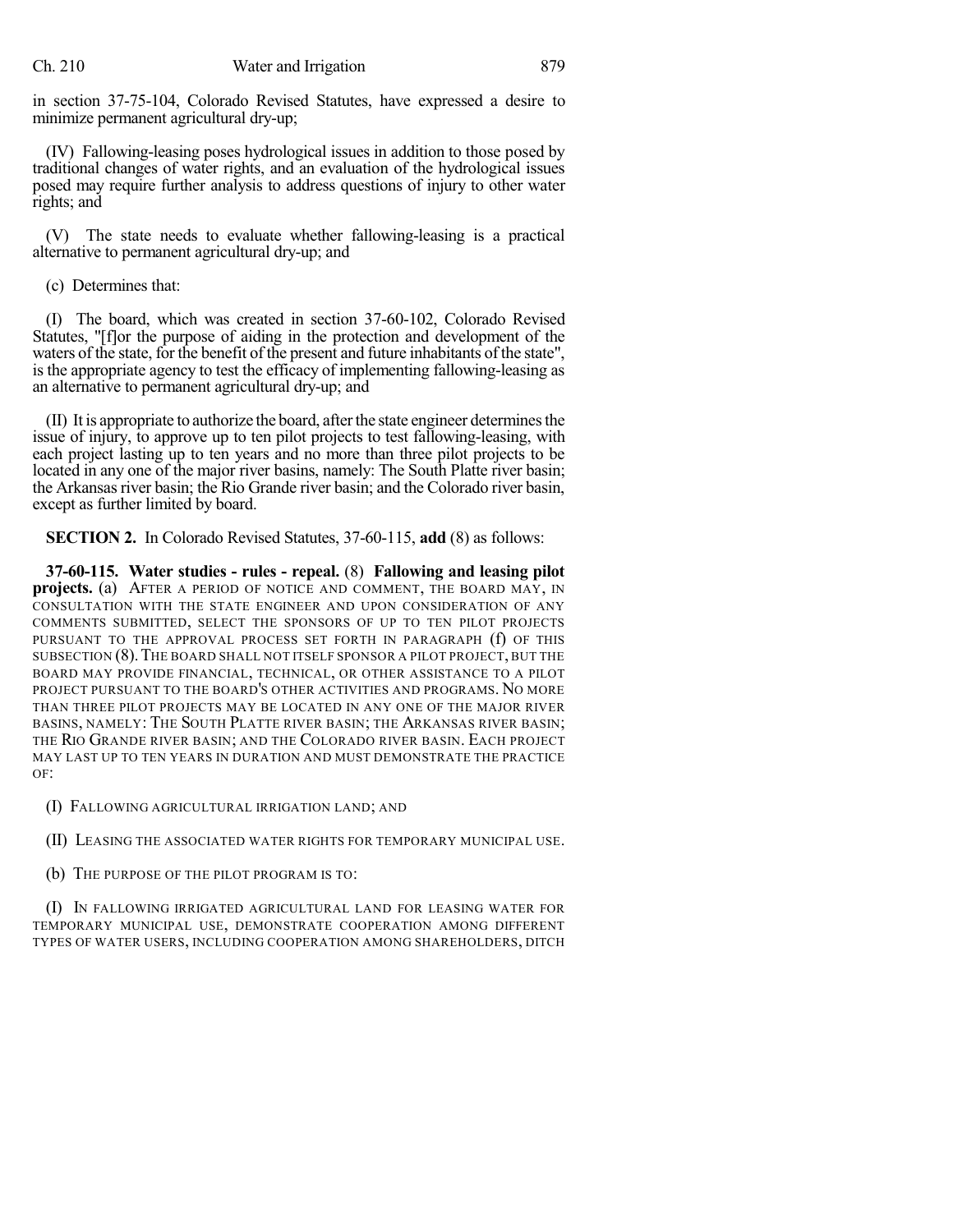COMPANIES, WATER USER ASSOCIATIONS, IRRIGATION DISTRICTS, WATER CONSERVANCY DISTRICTS,WATER CONSERVATION DISTRICTS,AND MUNICIPALITIES;

(II) EVALUATE THE FEASIBILITY OF DELIVERING LEASED WATER TO THE TEMPORARY MUNICIPAL USERS;

(III) PROVIDE SUFFICIENT DATA FROM WHICH THE BOARD, IN CONSULTATION WITH THE STATE ENGINEER, CAN EVALUATE THE EFFICACY OF USING A STREAMLINED APPROACH, SUCH AS AN ACCOUNTING AND ADMINISTRATIVE TOOL, FOR DETERMINING:

(A) HISTORICAL CONSUMPTIVE USE;

(B) RETURN FLOWS;

(C) THE POTENTIAL FOR MATERIAL INJURY TO OTHER WATER RIGHTS; AND

(D) CONDITIONS TO PREVENT MATERIAL INJURY; AND

(IV) DEMONSTRATE HOW TO OPERATE, ADMINISTER, AND ACCOUNT FOR THE PRACTICE OF FALLOWING IRRIGATED AGRICULTURAL LAND FOR LEASING WATER FOR TEMPORARY MUNICIPAL USE WITHOUT CAUSING MATERIAL INJURY TO OTHER VESTED WATER RIGHTS, DECREED CONDITIONAL WATER RIGHTS, OR CONTRACT RIGHTS TO WATER.

(c) THE BOARD SHALL NOT SELECT A PILOT PROJECT THAT INVOLVES:

(I) THE FALLOWING OF THE SAME LAND FOR MORE THAN THREE YEARS IN A TEN-YEAR PERIOD;

(II) THE FALLOWING OF MORE THAN THIRTY PERCENT OF A SINGLE IRRIGATED FARM FOR MORE THAN TEN CONSECUTIVE YEARS;

(III) THE TRANSFER OR FACILITATION OF THE TRANSFER OF WATER ACROSS THE CONTINENTAL DIVIDE BY DIRECT DIVERSION, EXCHANGE, OR OTHERWISE; OR

(IV) THE TRANSFER OR FACILITATION OF THE TRANSFER OF WATER OUT OF THE RIO GRANDE BASIN BY DIRECT DIVERSION, EXCHANGE, OR OTHERWISE.

(d) AFTER PROVIDING A REASONABLE OPPORTUNITY FOR PUBLIC COMMENT AND CONSIDERATION OFANY COMMENTS RECEIVED,THE BOARD,IN CONSULTATION WITH THE STATE ENGINEER, SHALL ESTABLISH CRITERIA AND GUIDELINES INCLUDING AT LEAST THE FOLLOWING:

(I) AN APPLICATION FEE AND,FOR SELECTED PILOT PROJECTS,AN ANNUAL REVIEW FEE;

(II) THE INFORMATION TO BE INCLUDED IN THE APPLICATION, INCLUDING A DESCRIPTION OF THE PROPOSED PILOT PROJECT;

(III) THE MAXIMUM QUANTITY OF TRANSFERABLE CONSUMPTIVE WATER USE PER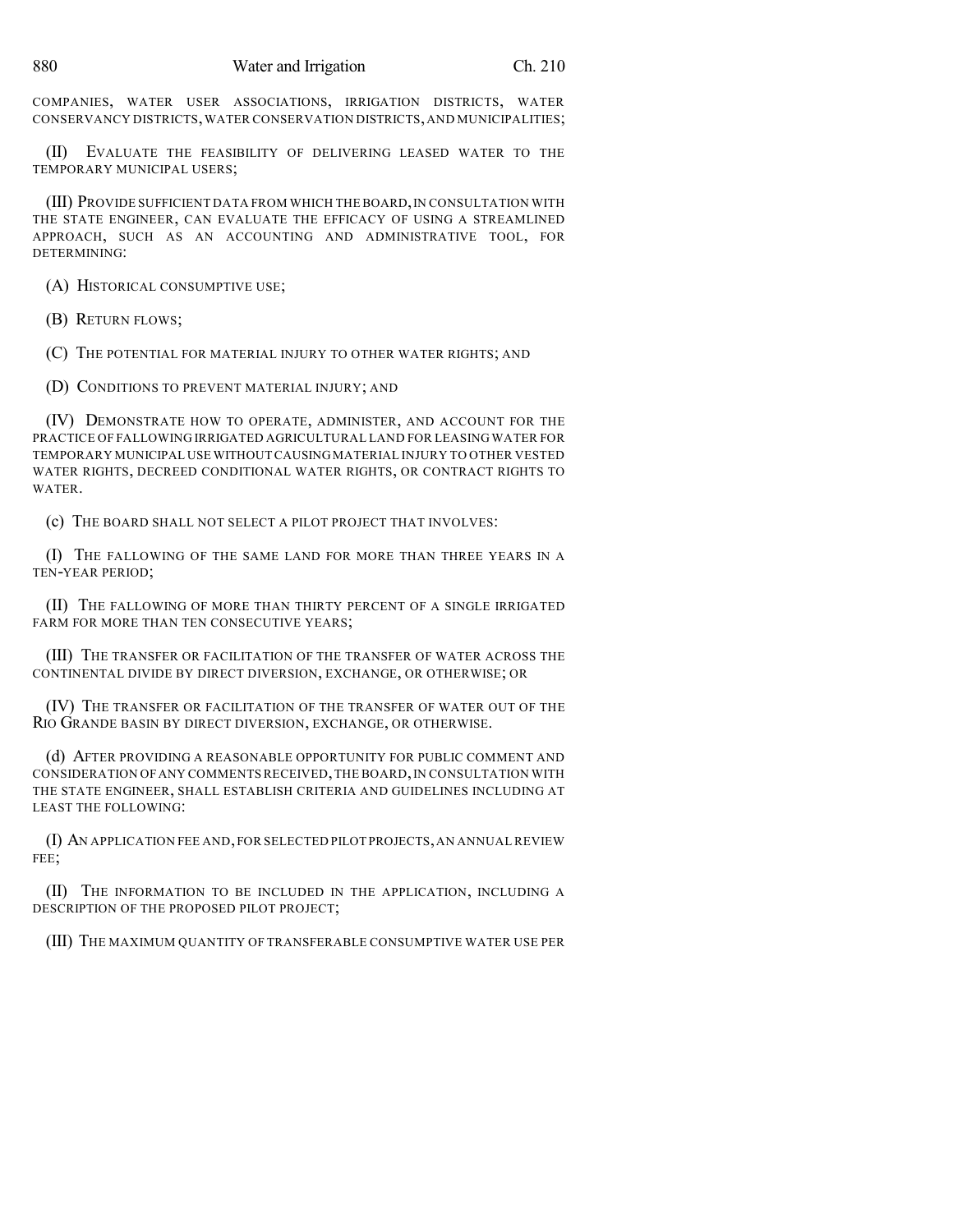YEAR FOR ANY SINGLE PILOT PROJECT;

(IV) NOTWITHSTANDING PARAGRAPH (a) OF THIS SUBSECTION (8), ANY GEOGRAPHIC AREAS THAT ARE NOT ELIGIBLE FOR PILOT PROJECTS;

(V) A TIME PERIOD OF AT LEAST SEVENTY-FIVE DAYS WITHIN WHICH THE BOARD SHALL RECEIVE COMMENTS ON THE APPLICATION AFTER PROVIDING NOTICE PURSUANT TO THE PROCESS SET FORTH IN PARAGRAPHS (e) AND (f) OF THIS SUBSECTION (8). THE COMMENTS MAY INCLUDE:

(A) ANY CLAIM OF INJURY;

(B) ANY TERMS AND CONDITIONS THAT THE PERSON FILING A COMMENT BELIEVES SHOULD BE IMPOSED ON THE PILOT PROJECT IN ORDER TO PREVENT INJURY TO OTHER WATER RIGHTS, DECREED CONDITIONAL WATER RIGHTS, OR CONTRACT RIGHTS TO WATER; AND

(C) OTHER INFORMATION THAT THE PERSON FILING THE COMMENT BELIEVES THE BOARD SHOULD CONSIDER IN REVIEWING THE APPLICATION;

(VI) CRITERIA FOR A CONFERENCE BETWEEN A PILOT PROJECT APPLICANT, THE STATE ENGINEER,AND OWNERS OF WATER RIGHTS OR A CONTRACTRIGHTS TO WATER THAT FILE COMMENTS ON THE APPLICATION, INCLUDING THE FOLLOWING REQUIREMENTS:

(A) THE CONFERENCE PARTICIPANTS MUST MEET WITHIN THIRTY DAYS AFTER FINAL COMMENTS ON THE APPLICATION HAVE BEEN SUBMITTED;

(B) AT THE CONFERENCE, THE CONFERENCE PARTICIPANTS MUST DISCUSS HOW THE PILOT PROJECT COULD BE STRUCTURED TO PREVENT MATERIAL INJURY TO OTHER WATER RIGHTS AND CONTRACT RIGHTS TO WATER; AND

(C) WITHIN FIFTEEN DAYS AFTER THE CONFERENCE, THE PILOT PROJECT APPLICANT AND THE OWNERS OF WATER RIGHTS OR CONTRACT RIGHTS TO WATER MUST FILE A JOINT REPORT WITH THE BOARD AND WITH THE STATE ENGINEER OUTLINING ANY AGREED-UPON TERMS AND CONDITIONS FOR THE PROPOSED PILOT PROJECT AND EXPLAINING THE REASONS FOR FAILING TO AGREE ON ANY TERMS AND CONDITIONS FOR THE PROPOSED PILOT PROJECT IF THE APPLICANT AND THE OWNERS FAIL TO REACH A FULL AGREEMENT AT THE CONFERENCE;

(VII) GUIDELINES FOR THE OPERATION AND ADMINISTRATION OF THE PILOT PROJECTS TO ASSURE THAT A PILOT PROJECT:

(A) WILL EFFECT ONLY A TEMPORARY CHANGE IN THE HISTORICAL CONSUMPTIVE USE OF THE WATER RIGHT IN A MANNER THAT WILL NOT CAUSE INJURY TO OTHER WATER RIGHTS, DECREED CONDITIONAL WATER RIGHTS, OR CONTRACT RIGHTS TO WATER; AND

(B) WILL NOT IMPAIR COMPLIANCE WITH ANY INTERSTATE COMPACT;

(VIII) CRITERIA FOR SELECTING PILOT PROJECTS THAT RANGE IN SIZE AND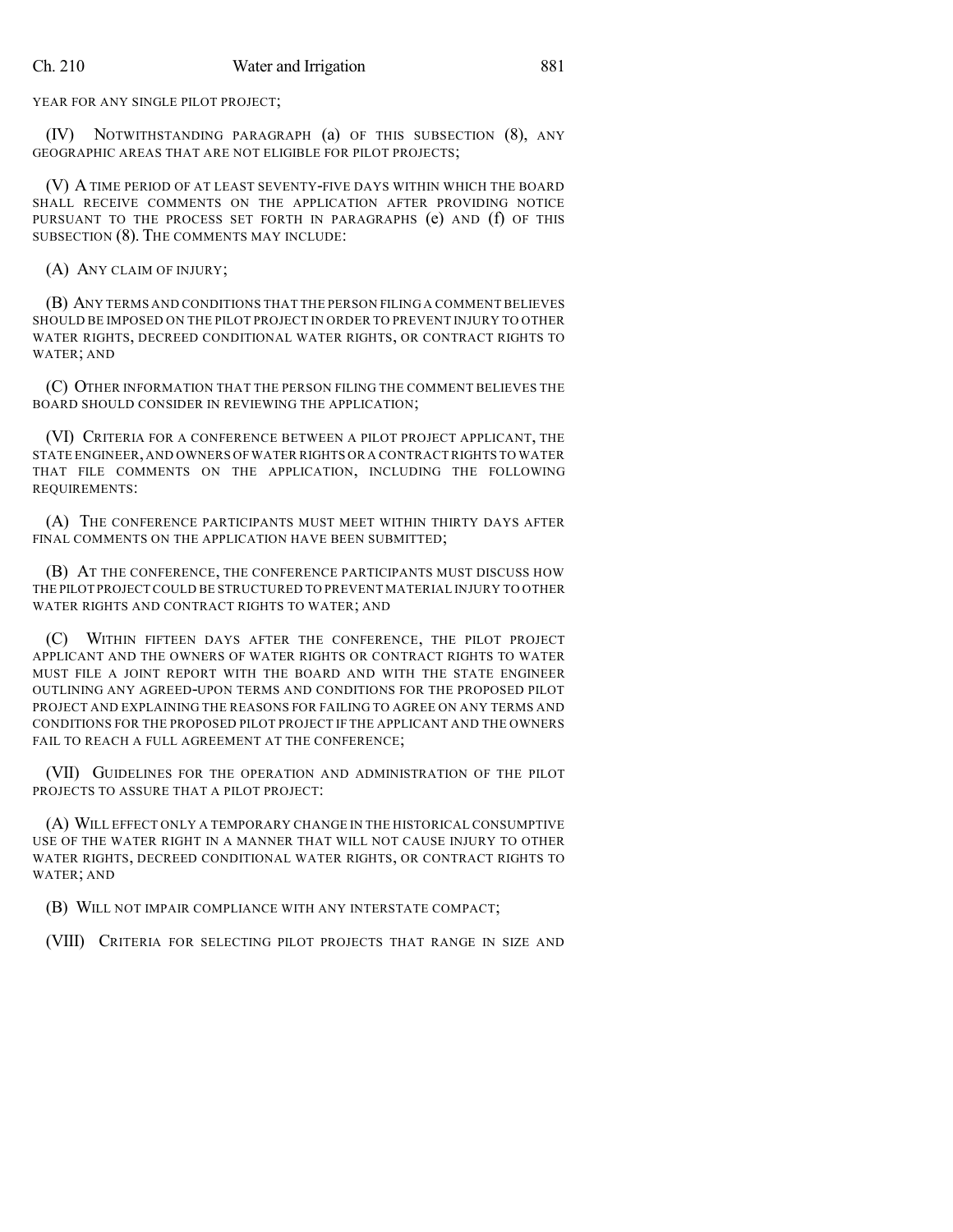COMPLEXITY;

(IX) CRITERIA FOR SELECTING PILOT PROJECTS OVER A FIVE-YEAR PERIOD ENDING ON DECEMBER 31, 2018, TO PROVIDE A WINDOW FOR POTENTIAL PILOT PROJECT SPONSORS TO APPLY;

(X) A REQUIREMENT THAT A PROPOSED PILOT PROJECT:

(A) MEET APPLICABLE LOCAL GOVERNMENT LAND USE REQUIREMENTS;

(B) PREVENT EROSION AND BLOWING SOILS; AND

(C) COMPLY WITH LOCAL COUNTY NOXIOUS WEED REGULATIONS;

(XI) AREQUIREMENT THAT, DURING THE TERM OF THE PILOT PROJECT, LAND AND WATER INCLUDED IN A PILOT PROJECT IS NOT ALSO INCLUDED IN A SUBSTITUTE WATER SUPPLY PLAN PURSUANT TO SECTION 37-92-308 (5) OR (7), AN INTERRUPTIBLE WATER SUPPLY AGREEMENT PURSUANT TO SECTION 37-92-309, OR ANOTHER PILOT PROJECT;

(XII) AREQUIREMENT FOR PERIODIC REPORTS TO THE BOARD ON THE OPERATION OF THE PILOT PROJECT; AND

(XIII) AREQUIREMENT THAT PRIORITY IS GIVEN TO PILOT PROJECTS THAT CAN BE IMPLEMENTED USING EXISTING INFRASTRUCTURE.

(e) (I) FOR APPROVAL OF A PILOT PROJECT, THE APPLICANT MUST PROVIDE WRITTEN NOTICE OF THE APPLICATION, INCLUDING, AT A MINIMUM:

(A) A DESCRIPTION OF THE PROPOSED PILOT PROJECT;

(B) AN ANALYSIS OF THE HISTORICAL USE, THE HISTORICAL CONSUMPTIVE USE, AND THE HISTORICAL RETURN FLOWS OF THE WATER RIGHTS OR CONTRACT RIGHTS TO WATER PROPOSED TO BE USED FOR TEMPORARY MUNICIPAL USE; AND

(C) A DESCRIPTION OF THE SOURCE OF WATER TO BE USED TO REPLACE HISTORICAL RETURN FLOWS DURING THE PILOT PROJECT AND AFTER COMPLETION OF THE PILOT PROJECT; AND

(II) THE APPLICANT MUST PROVIDE THE WRITTEN NOTICE BY FIRST-CLASS MAIL OR ELECTRONIC MAIL TO ALL PARTIES THAT HAVE SUBSCRIBED TO THE SUBSTITUTE WATER SUPPLY PLAN NOTIFICATION LIST, AS DESCRIBED IN SECTION 37-92-308 (6) FOR THE DIVISION OR DIVISIONS IN WHICH THE WATER RIGHT IS LOCATED AND IN WHICH IT WILL BE USED. THE APPLICANT MUST FILE PROOF OF THE WRITTEN NOTICE WITH THE BOARD.

(f) AFTER CONSIDERATION OF THE COMMENTS AND ANY CONFERENCE REPORTS SUBMITTED PURSUANT TO SUBPARAGRAPH (IV) OF PARAGRAPH (d) OF THIS SUBSECTION (8), THE BOARD MAY APPROVE THE PILOT PROJECT APPLICATION IF THE STATE ENGINEER HAS MADE A WRITTEN DETERMINATION THAT THE OPERATION AND ADMINISTRATION OF THE PILOT PROJECT: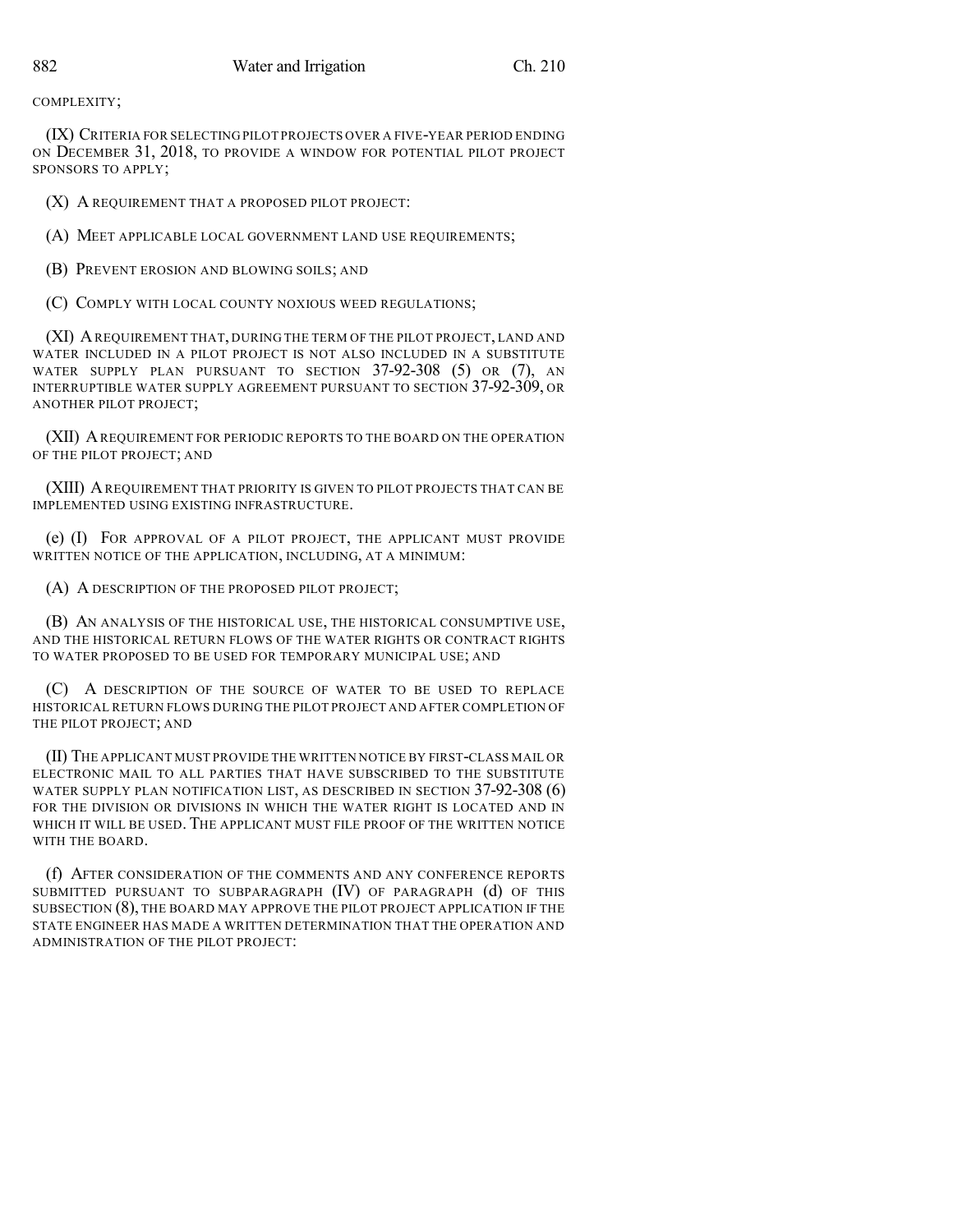## Ch. 210 Water and Irrigation 883

(I) WILL EFFECT ONLY A TEMPORARY CHANGE IN THE HISTORICAL CONSUMPTIVE USE OF THE WATER RIGHT IN A MANNER THAT WILL NOT CAUSE INJURY TO OTHER WATER RIGHTS, DECREED CONDITIONAL WATER RIGHTS, OR CONTRACT RIGHTS TO WATER;

(II) WILL NOT IMPAIR COMPLIANCE WITH ANY INTERSTATE COMPACT; AND

(III) THE BOARD ADOPTS ALL TERMS AND CONDITIONS RECOMMENDED BY THE STATE ENGINEER.

(g) WHEN THE BOARD APPROVES OR DENIES A PILOT PROJECT APPLICATION, IT SHALL SERVE A COPY OF THE DECISION, ALONG WITH A COPY OF THE STATE ENGINEER'S WRITTEN DETERMINATION AND ANY CONFERENCE REPORTS SUBMITTED PURSUANT TO SUBPARAGRAPH  $(IV)$  OF PARAGRAPH  $(d)$  OF THIS SUBSECTION  $(8)$ , UPON ALL PARTIES TO THE APPLICATION BY FIRST-CLASS MAIL OR,IF ELECTED BY THE PARTIES, BY ELECTRONIC MAIL. THE BOARD SHALL MAIL A COPY OF THE DECISION, THE STATE ENGINEER'S WRITTEN DETERMINATION, AND ANY CONFERENCE REPORTS TO THE APPROPRIATE WATER CLERK.

(h) (I) NEITHER THE BOARD'S APPROVAL NOR THE DENIAL OF A PILOT PROJECT CREATES ANY PRESUMPTIONS, SHIFTS THE BURDEN OF PROOF, OR SERVES AS A DEFENSE IN ANY LEGAL ACTION THAT MAY ARISE CONCERNING THE PILOT PROJECT. THE BOARD'S APPROVAL OR DENIAL OF A PILOT PROJECT APPLICATION AND THE STATE ENGINEER'S WRITTEN DETERMINATION ON THE APPLICATION ARE FINAL AGENCY ACTIONS THAT MAY BE APPEALED. AN APPEAL PURSUANT TO THIS SUBSECTION (8) MUST BE FILED WITH THE APPROPRIATE WATER JUDGE AND BE MADE WITHIN THIRTY-FIVE DAYS AFTER THE BOARD'S DECISION HAS BEEN MAILED TO THE APPROPRIATE WATER CLERK.

(II) THE WATER JUDGE SHALL EXPEDITE THE APPEAL, WHICH SHALL BE DE NOVO AND USE THE PROCEDURES AND STANDARDS SET FORTH IN SECTIONS 37-92-304 AND 37-92-305 FOR DETERMINATION OF MATTERS REREFERRED TO THE WATER JUDGE BY THE REFEREE;EXCEPT THAT THE WATER JUDGE SHALL NOT DEEM A PARTY'S FAILURE EITHER TO APPEAL ALL OR ANY PART OF THE BOARD'S DECISION OR THE STATE ENGINEER'S WRITTEN DETERMINATION OR TO STATE ANY GROUNDS FOR THE APPEAL TO PRECLUDE THE PARTY FROM RAISING A CLAIM OF INJURY IN A FUTURE PROCEEDING BEFORE THE WATER JUDGE. THE PILOT PROJECT APPLICANT IS DEEMED TO BE THE APPLICANT FOR PURPOSES OF THE PROCEDURES AND STANDARDS THAT THE WATER JUDGE APPLIES TO THE APPEAL.

(i) THE BOARD, IN CONSULTATION WITH THE STATE ENGINEER, SHALL ANNUALLY REPORT TO THE WATER RESOURCES REVIEW COMMITTEE, CREATED IN SECTION 37-98-102,OR ITS SUCCESSOR COMMITTEE,ON THE REPORTED RESULTS OF THE PILOT PROJECTS. THE BOARD, IN CONSULTATION WITH THE STATE ENGINEER, SHALL PROVIDE A FINAL REPORT TO THE WATER RESOURCES REVIEW COMMITTEE, OR ITS SUCCESSOR COMMITTEE, BY JULY 1, 2029, OR THE YEAR IN WHICH THE FINAL PILOT PROJECT IS COMPLETED, IF BEFORE 2029.

(j) THIS SUBSECTION (8) IS REPEALED, EFFECTIVE JULY 1, 2030.